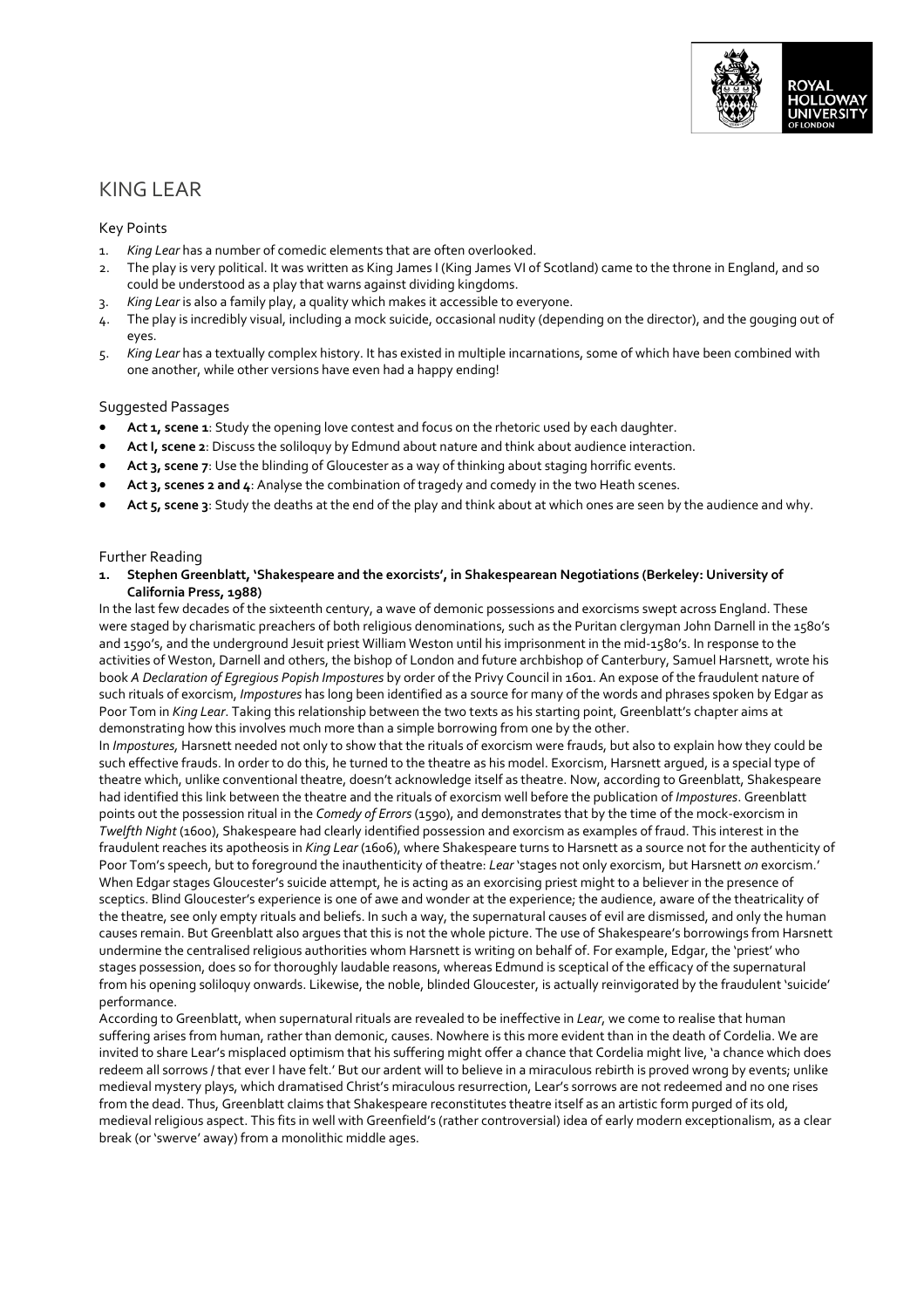

## **2. Kiernan Ryan, 'Shakespeare's inhumanity', Shakespeare's Survey 66: Working with Shakespeare (2013): 220-231.**

Although Harold Bloom's contentious claim that Shakespeare ought to be credited with 'the invention of the human' is perhaps the most well-known idea to arise in Shakespearean studies for the past thirty or more years, very recent trends in literary criticism (and, in particular, ecocriticism) have led some scholars to concentrate on the relationship between the human and the non-human in renaissance drama. Taking his cue from this critical movement, Ryan's focus is not only on the humanity, but also the inhumanity, of Shakespeare's theatrical work.

Inhumanity, Ryan claims, is not only a thematic aspect in Shakespeare's works, but also a disconcertingly central element in Shakespeare's larger dramatic vision. He finds examples of this vision in the overblown violence in Titus Andronicus, the gleeful cruelties of Richard III, Shylock's diabolical barbarism, Hamlet's lack of regret at his accidental slaying of Polonius, and the various malefactions of Iago and the Macbeths. In the case of King Lear, Ryan considers on the blinding of Gloucester, and asks why the audience should be compelled to witness such a horrific act? After all, Cordelia's hanging does not lose much horror from taking place offstage. Likewise, why does Shakespeare show absolutely no mercy to the audience's hopes, by staging a finale that involves the cruel deaths of all but three of the play's protagonists?

Ryan's explanation is that these are not only done to elicit the audience's compassion for these characters' fates, but also to set up a contrast between the ruthlessness of nature and the ruthlessness of man. The sadistic indifference of Regan and Cornwall to Gloucester as they pluck out his eyeballs might be seen as the hallmark of the inhuman act. On the other hand, the universal indifference which nature has for the fate of humanity, as typified in the final scene, is actually a confirmation of what it means to be human. The universality of death, Ryan contends, is a very Shakespearean idea which affirms man's humanity in the face of the inhuman. This is, of course, open to dispute: the *memento mori* ('in the remembrance of death') motif is exceptionally common in late medieval and renaissance art. But, for Ryan, the contrast between the human and inhuman in Shakespeare's plays reveals 'at the heart of inhumanity the prospect of a time when the dream of human equality has at last become a universal reality.'

#### **3. G. Wilson Knight, 'Chapter Eight' in The Wheel of Fire (London: Routledge, 2001), pp. 175-200.**

Wilson's classic essay takes for its subject the many, often apparently irreconcilable, incongruities in King Lear's tragi-comic narrative. How, he asks, can the play, oscillate at every moment between bathos and pathos, between the fantastic and the absurd, and between horror and laughter?

The cruel events of Lear arise, according to Knight, from an absurdly minor domestic quarrel, the product of Lear's deluded sentimentality towards two daughters, who do not reciprocate such feelings. In doing so, all the regal posturing of the king disguises an absurd childishness. Lear only becomes aware of the import of his actions, and the falseness of his beliefs, through a tragically comic process of madness, where hard experience and the passions collide.

The potential for humour in Lear's behavior is recognised by both the Fool and Edgar (as Poor Tom). The fool's humour is not aimless, but is instead employed to save Lear's reason, by helping him to understand events which are otherwise incompatible with his beliefs, such as his belief in his daughters' love for him. Once the Fool has broken Lear's foolish beliefs, and thus his sanity, Edgar's apparent insanity allows Lear to recognise his own insanity, and thus to begin to see the world clearly. In this process, we first find laughter (III, iv.) and then a 'noble anger' which moves from the terrible to the ridiculous (III, vi). This constant juxtaposition of the fantastic and the absurd is echoed, and exaggerated, in the Gloucester narrative. The excess

cruelty of his blinding is a form of horrific comedy, evincing a disgusted laughter even in his torturers: 'Let him' sneers Regan, 'smell / His way to Dover.' Likewise, the cruel physicality of Gloucester's absurd suicide attempt echoes the absurdity of Lear's mental cruelties. And Knight finds similar incongruities in all of the protagonists' behaviour. Even the basest villainy is rendered comically tragic: the repentant Edmund perishes with his command to spare Cordelia unfulfilled, and the two unloving sisters die on account of his unrequited love. Of course, the play ends with that most awful joke of all: Cordelia's degrading death at the very moment in which Lear recovers his sanity.

Finally, according to Knight, Shakespeare is not simply interested in the painful realisation of nature's capriciousness ('As flies to wanton boys we are to the Gods...'), but also the stoic laughter that this engenders. Nowhere is this more evident than when a grieving Edgar remembers his father's final emotions in the face of death: 'twixt two extremes of passion, joy and grief, / Burst smilingly.'

## **4. Stephen Greenblatt, 'The cultivation of anxiety: King Lear and his heirs', in King Lear: Contemporary Critical Essays, ed. Kiernan Ryan (London: Macmillan, 1993), pp. 158-79.**

In the manner that has become characteristic of the New Historicist movement, Greenblatt opens with a situation which at first sight does not appear particularly relevant to the subject of the essay. The Rev. Francis Weyland, we are told, was a midnineteenth century American clergyman who wrote a well-known magazine article on childrearing. In this, Weyland explained how he 'subdued the temper' of his fifteen month old son by demanding the son's voluntary submission to his feeding ritual, a trial that involves inducing the child's anxiety through certain childrearing techniques which we could consider cruel today (and indeed were considered cruel by many of Weyland's contemporaries). Greenblatt's contention is that this is a much later, bourgeois version of Lear's love test of his daughters, and that both are the consequence of a number of historicised anxieties in society. Lear's love test is, then, a historically specific technique of child-rearing.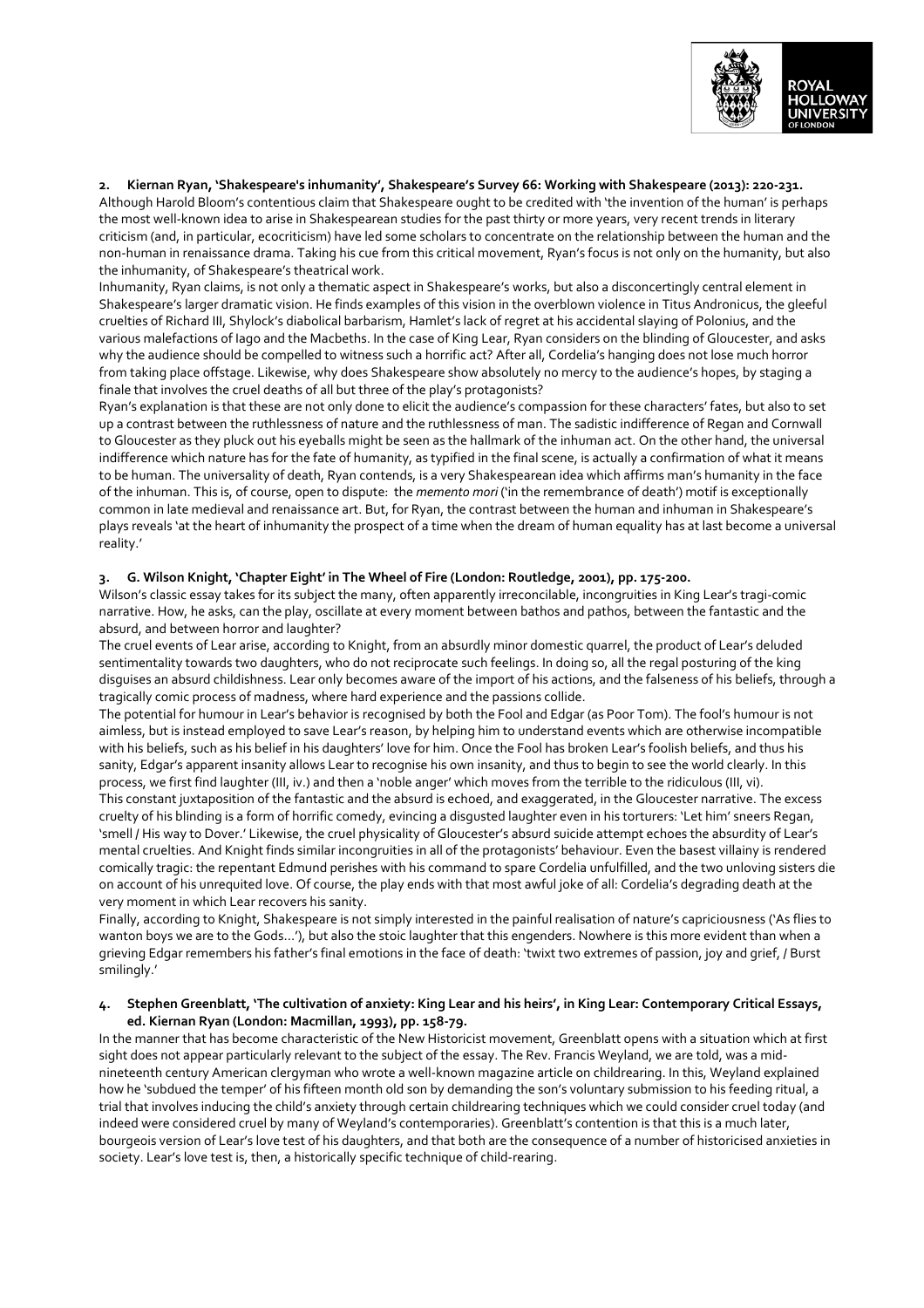

Greenblatt points out that youths of Cordelia's age-group, between sexual maturity in the mid-teens and social maturity at about 26, were under considerable cultural scrutiny in the early 1600's, and that this scrutiny focused on a woman's transition between her parent's and her husband's guardianship. This transition involved the transference of love and power, as well as property and wealth. During this transference, the father might feel some anxiety at the possibility that he would no longer be the object of his love. In such a way, we can understand Lear's desire to be the object, perhaps the sole object, of his daughter's affections.

This anxiety can be extended to property too. The transference of property as part of a marriage dowry could be a very strong source of anxiety, particularly among small landholders, who often made dowries subject to contractual agreements that prevented them from being displaced by an ungrateful daughter and a ruthless son-in-law. This fear of displacement and eviction, Greenblatt claims, is played out in Lear's being turned out of doors, and in his search for food and shelter amidst the tempest.

The basis of Lear's royal authority involves yet another kind of anxiety. Early modern royal power, at least according to Greenblatt, proceeded from a series of anxieties, not least of which was that caused by the gap between royal claims to omniscience and the actual, flawed, person of the monarch. Royal power involved its subjects pretending and performing as if this gap did not exist, covering it up with the language of love and blandishments, even though the gap itself was perfectly obvious. Thus, Greenblatt suggests that Lear uses the love test to banish his own royal anxiety by cultivating the anxieties of his daughters. The consequence is that Goneril and Regan understand that Lear's requirement for love involves a performance; Cordelia, on the other hand refuses to misrepresent her love through performance, and is in turn rejected as unloving. A number of themes emerge from Greenblatt's essay which are characteristic of his work elsewhere. Firstly, his interest in Lear's desire to cultivate performance in his children is part of his wider interest in 'fashioning' and 'self-fashioning,' i.e. how we present ourselves and our associates to others in the public sphere. Secondly, he is interested in the boundaries between the private and the public sphere. He argues that early modern ideas about public life were actually spoken about in terms of familial relations, and that social life outside of the family was conceived as an 'interlocking series of patriarchal authority.' In such a way, whilst we might see child-rearing as a rather private affair, in Lear it takes place in the open, as the distinction becomes blurred between 'private' family affairs and the public affairs of state.

### **5. Coppélia Kahn, 'The absent mother in King Lear', in King Lear: Contemporary Critical Essays, ed. Kiernan Ryan (London: Macmillan, 1993), pp. 92-113**

In this essay on the shadowy figure of Lear's queen (mentioned only once, in II. iv. 131-3), Kahn combines psychoanalysis, feminist criticism and social history to account for why such a character should be so conspicuously absent from Shakespeare's play. Kahn's answer is that the narrative of Lear's tribulations are grounded in the absence of a mother figure and the repression of the feminine, and that these grounds comprise a well-disguised 'maternal sub-text.'

According to Kahn, Lear's desire in the opening scene is two-fold: absolute control over his daughters, and absolute dependence on them. He adopts a position similar to the pre-Oedipal child, who, lacking a biological mother, seeks maternal presence elsewhere. At first he seeks this mother figure in his daughters, and when their actions prove this impossible, he re-enacts a childish rage against them, first against Cordelia, and later against Goneril and Regan. Kahn believes that this may have something to do with the trauma caused by from moving from wet nurse to mother, which was the typical parenting practice for the Elizabethan and Stuart ruling classes.

In his madness, Lear learns to let the power of feminine presence into his world. He finds himself adopting characteristics which early modern society associated with the feminine, such as hysteria ('...how this mother swells upward toward my heart! / *Hysterica passio*.' II, iv.56-7) and tears, processes brought about by his hysterical projections of rage at being deprived of maternal nurture.

By the time that he meets again with Cordelia, Lear's progression through his masculine identity crisis has been completed. The tears that bind him 'upon a wheel of fire' in the penultimate scene are 'the tears of ashamed self-knowledge at his own childish demands.' He can recognise Cordelia not as a potential mother-figure whose identity is with that of the pre-Oedipal child, but as a separate individual to her: 'I think this lady / To be my child Cordelia.' But at the same time, the entirely pure Cordelia is equally a product of infantile fantasy, and this threatens to bring about a new crisis. However, her untimely death prevents this relapse, and affirms her final, absolute separateness from him.

# **6. Jan Kott, 'King Lear or Endgame', in Shakespeare Our Contemporary (London: Norton, 1974), pp. 100-133.**

Whilst Samuel Beckett, argues the late Polish critic, Jan Kott, typifies the post-war movement toward a 'theatre of the absurd' and of the 'grotesque,' we might also find a Beckettian analogue some three-hundred and fifty years earlier, in King Lear. As he points out, whilst the play transferred reasonably well to the Romantic stage in the form of a tragic melodrama between nature and man, it is only in the middle of the twentieth period that King Lear truly found its home alongside the work of Brecht, Beckett and other non-realists. It is easy to see why the play might not quite work in the realist tradition: Lear, the king who cannot see the obvious, is hardly a model of psychological verisimilitude.

King Lear, for Kott, is a grotesque plot set in a tragic world. In tragedy, according to Aristotle's notion, a man experiences peripeteia ('a change in fortunes'), and his heroic but unsuccessful struggle against his inevitable overthrow induces catharsis ('purifying or renewing the emotions') in the audience. And indeed, the predominant setting of Lear is amidst nature, the tragic